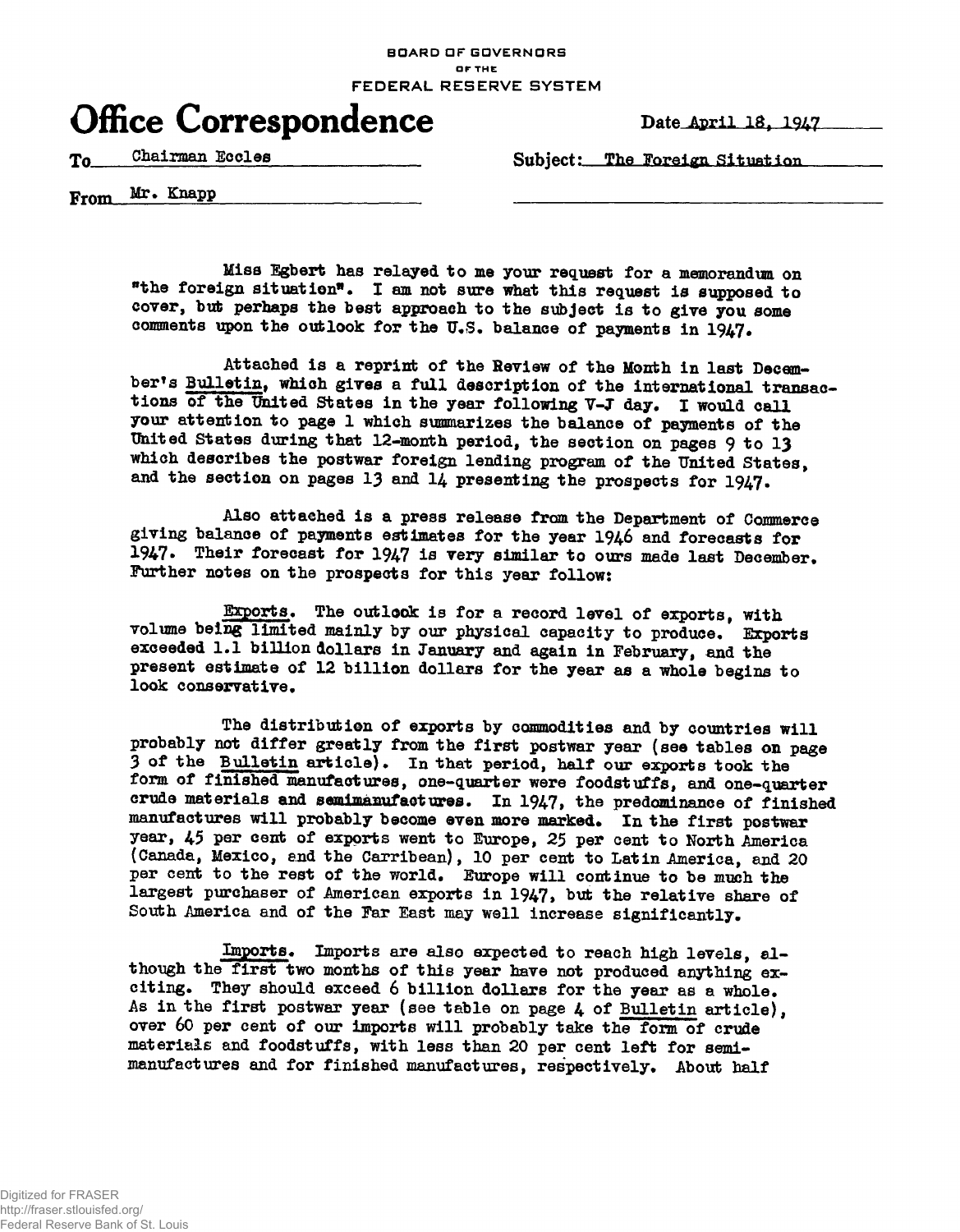**of our imports will probably come from this Hemisphere, and less than 20** per cent from Europe.

**Services. Total services (including interest and dividends) will provide the United States with a net credit of around 1 billion dollars in** its international balance of payments in 1947. We are still earning **tremendous revenues from shipping, and expenditures abroad by American tourists, although large by comparison with prewar experience, will not yet have reached the high levels anticipated for the postwar period.**

Net Surplus on Current Account. After allowing for 1 billion **dollars of unrecorded exports (civilian supplies to occupied areas and sales of surplus property located abroad) and shipment to the United States of some 750 million dollars of newly-mined foreign gold, the net** amount owing to the United States in 1947 may come to some 7 billion dol**lars. We anticipate that this may be covered by 2-1/2 billion dollars of donations, 3-1/2 billion dollars of loans, end 1 billion dollars of liquidation of existing foreign gold and dollar assets.**

**Donations. These include roughly 500 million dollars of windup UNHBA shipments, 600 million dollars of civilian supplies to occupied areas (theoretically a loan but classified as a donation), 500 million dol**lars of post-UNRRA U.S. relief assistance plus special aid to Greece and Turkey (some of the latter may be in loan form), 600 million dollars of **private relief and remittances, and some special aid to the Philippines.**

**Loans. Around 1-1/2 billion dollars may be drawn during 1947 on the British line of credit, leaving about 1.7 billion dollars for subsequent years; this amount in 1947 will probably be close to the total British deficit, British transactions with other countries roughly cancel**ing out. In addition, the Export-Import Bank will disburse at least a bil**lion dollars (without allowing for any activation of the 500 million dollar commitment to China) j about half of this will be disbursed to France and the remaining amount to various European and Latin American countries. The International Fund and Bank may disburse something like 200 million** and 400 million dollars, respectively in 1947 (the International Bank **loan of 250 million dollars to France, ell of which will probably be** drawn in 1947, will be the main item). The remaining half a billion **dollars of the anticipated 3-1/2 billion of loans will come from aeattered sources (Maritime Commission, War Assets Administration, Office of the Foreign Liquidation Commissioner, and private foreign investment (public issues in this market and direct investment abroad by American corporations)).**

**Use of Existing Foreign Gold and Dollar Resources. The above estimates would leave a residual amount owing to this country in 1947 of**